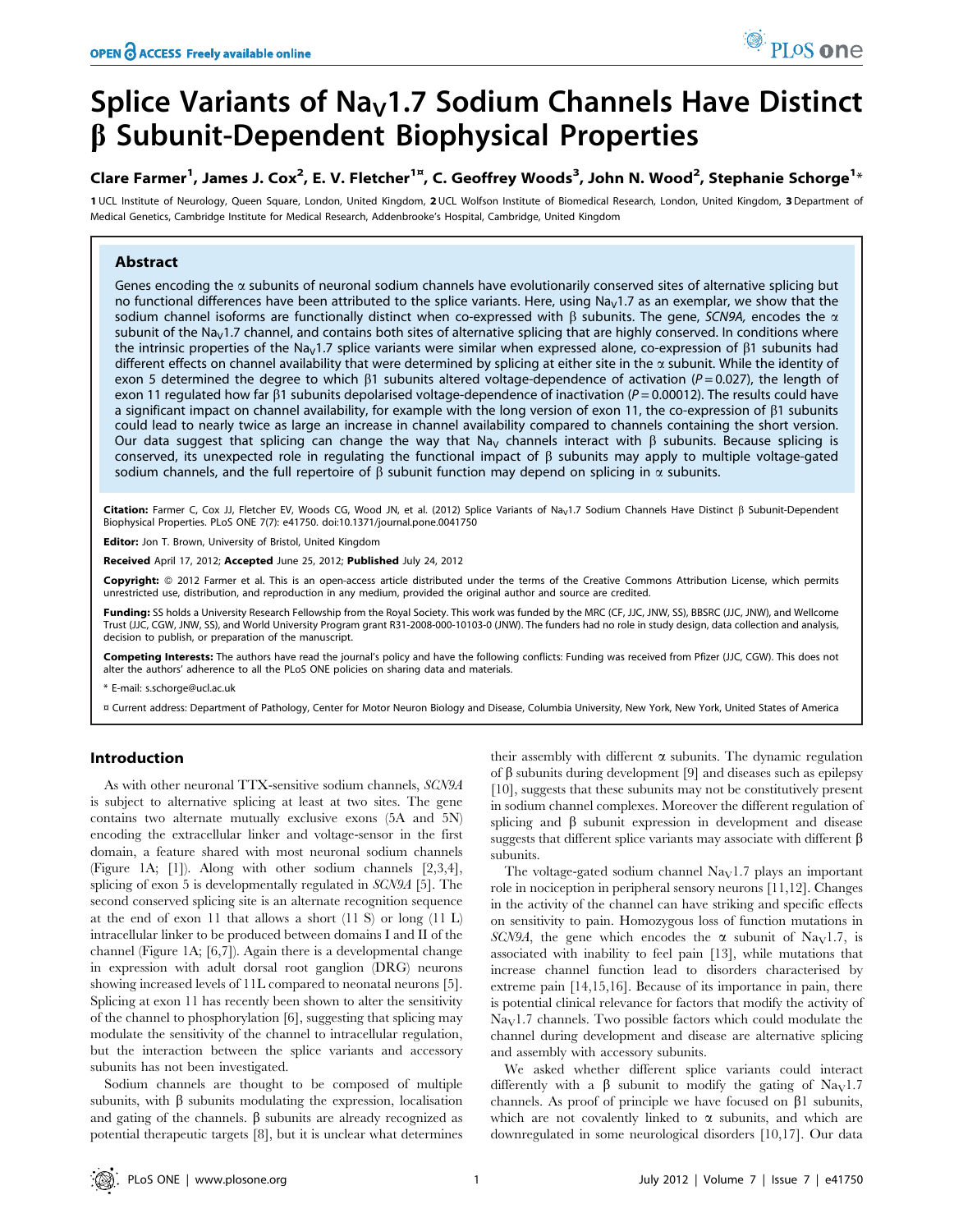

Figure 1. Overview of sites of splicing and channel behaviour. (A) A schematic of the  $\alpha$  subunit of the Na<sub>V</sub>1.7 channel with the location of the two changes introduced by splicing indicated. (B) Example traces from each of the splice variants in the absence (dark lines) and presence (grey lines) of  $\beta$ 1 subunits. Currents were elicited by a voltage step to  $-10$  mV from a 100 ms prepulse to  $-120$  mV to remove inactivation (protocol shown below). (C) Traces from (B) scaled to show a lack of effect of  $\beta$ 1 on the kinetics of  $\alpha$  subunit inactivation and persistent current.

doi:10.1371/journal.pone.0041750.g001

suggest that  $\beta$ 1 subunits interacting with different  $\alpha$  subunit splice variants could provide meta-regulation of channel gating.

# Methods

## **Constructs**

The four SCN9A constructs (5A11S, 5N11S, 5A11L, 5N11L) were cloned using standard molecular techniques and comprised the SCN9A clone (NM\_002977) in a modified pcDNA3 vector followed by a polio IRES-DsRed2 fragment which permitted identification of transfected cells. Human sodium channel  $\beta$ 1 was amplified from human brain total RNA and cloned into the TOPO-directional vector (Invitrogen). All primer sequences are available upon request.

#### Cell Transfection

HEK293 (ATCC) cells were transfected with SCN9A constructs using lipofectamine 2000 (Invitrogen) and plated onto poly-dlysine coated coverslips. All recordings were done 24–72 hours after transfection. Cells expressing  $Na<sub>v</sub>1.7$  were identified using red fluorescence, and cells co-expressing  $\beta$ 1 and GFP showed both red and green fluorescence. The amount of SCN9A DNA transfected remained constant throughout all experiments and when  $\beta$ 1 and GFP (pTracer, Invitrogen) were cotransfected it was in a ratio of  $3:1:1$  (SCN9A: $\beta$ 1:GFP).

#### Electrophysiology

Whole-cell voltage clamp recordings were performed using an Axopatch 200 B amplifier at room temperature using standard techniques. Extracellular solution comprised (mM) NaCl 145, KCl 4, CaCl<sub>2</sub> 1.8, MgCl<sub>2</sub> 1, HEPES 10, (pH 7.35 with NaOH); intracellular (mM) CsCl 150, EGTA 10, HEPES 10, (pH 7.35 with CsOH). Data was sampled at 50 kHz, filtered at 5 kHz and leak currents were subtracted using a P/4 protocol. Average series resistance was  $5.1 \pm 0.3$  M $\Omega$  and was compensated by 75–90%. Tau of inactivation was measured by fitting a standard exponential function to the decaying current and persistent current was determined by measuring the current 20 ms after the start of the voltage step and expressing it as a percentage of the transient current in the same step. To assess voltage dependence of activation current-voltage families were obtained and peak sodium currents measured at each voltage. Channel conductance was calculated using the formula  $G_{N_a} = I/(V-Vrev)$  where  $G_{N_a}$  is sodium conductance, I is peak current, V is the voltage step and Vrev is the measured reversal potential which was determined for each cell by fitting a straight line through the linear portion of the current-voltage relationship. Sodium conductances were normalized and fitted with a standard Boltzmann function:  $G_{Na}/$  $G_{\text{Na}}$ max = 1/(1+ exp( $(V_{50}-V)/k$ )) where  $G_{\text{Na}}/G_{\text{Na}}$ max is the normalized conductance,  $V_{50}$  is the voltage which produces half maximal conductance and k is the slope factor. To reduce the risk of voltage clamp error in the estimates, cells with activation slopes less than 4 were discarded from the analysis. The protocol used to assess the voltage dependence of inactivation produced biphasic inactivation curves in a number of cells (37/59). The curves consisted of a large and stable negative component and a smaller, more variable positive component. The latter reflects a proportion of  $\text{Na}_{\text{v}}$ 1.7-mediated current which is not fully inactivating, probably due to variations in the development of closed-state inactivation which can be slow in these channels [18]. In these cells a double Boltzmann curve was fitted using the following function:  $I_{Na} = A/(1 + \exp((C - V/K)) + (1-A)/(1+\exp((D-V)/L))$ where A is a scaling factor, C and D are  $V_{50}$  values and K and L are slope factors of the two components of the fit. To improve the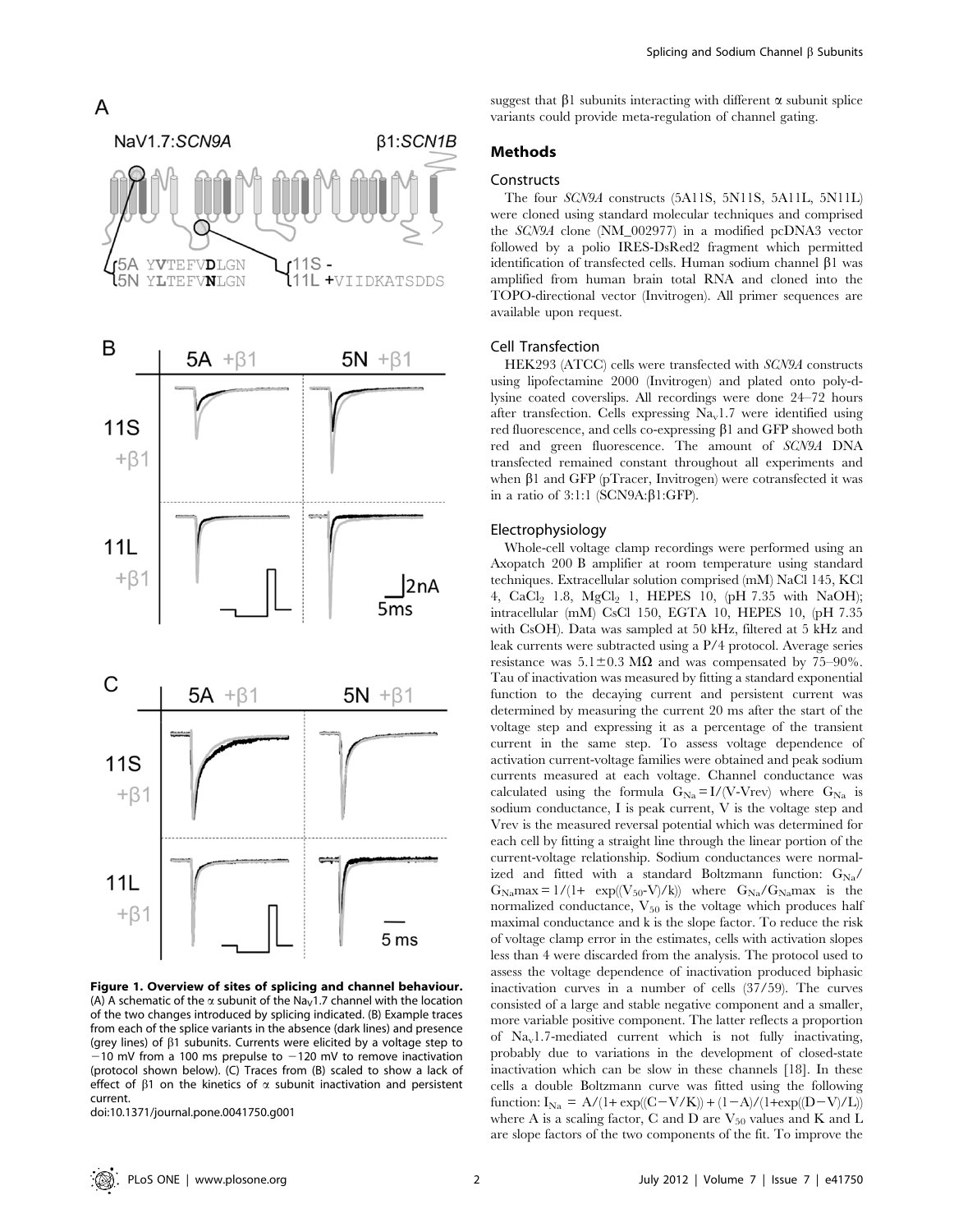quality of the fit D and L ( $V_{50}$  and slope of minor component) were fixed. This equation was manually entered into the GraphPad Prism non-linear curve fitting software. The  $V_{50}$  values for the more negative component were combined with the  $V_{50}$ values obtained for single Boltzmann fits from the remaining cells in order to compare the voltage dependence of inactivation between splice variants. Data was acquired and analysed using Labview software with programs written in house (DM Kullmann, UCL). Additional data analysis and statistical testing was performed using Clampfit, Microsoft Excel, Microcal Origin Pro, and GraphPad Prism software. All data is presented as mean  $\pm$  SEM.

#### Results

In individual neurons, multiple sodium channel  $\alpha$  and  $\beta$ subunits may be co-expressed, and each  $\alpha$  subunit may be present as a mixture of splice variants. In order to determine whether the  $\beta$ subunits had specific interactions with different splice variants of an  $\alpha$  subunit, we used a line of HEK293 cells, which we have previously shown to have negligible expression of endogenous  $\alpha$ and  $\beta$  channel subunits [19]. At physiological temperatures, we have found that the modulation imposed by  $\beta$  subunits is obscured, and because we were interested in whether it is possible for alternative splicing in the  $\alpha$  subunit to alter the effects of  $\beta$ subunit co-expression, we carried out recordings at room temperature where interactions are more apparent. Our goal was to test the hypothesis that alternative splicing in  $\alpha$  subunits could change the gating properties affected by  $\beta$  subunit expression.

When expressed alone in HEK293 cells, all human  $Na<sub>v</sub>1.7$  splice variants produced comparable sodium currents, with no significant difference between the variants in peak current density, rate of inactivation, or persistent currents (for each parameter, P>0.1; 1-way ANOVA; Figure 1; Table 1). When held at  $-80 \text{ mV}$  the inactivation curves of the  $Na<sub>v</sub>1.7$  variants were characterised by a significant second component, representing  $18\pm2\%$  of the total current, which inactivated at more depolarised potentials (approximately  $-30$  mV). We confirmed that when recording using intracellular solutions containing CsF, this component was suppressed (data not shown), suggesting it may be in part due to intracellular signalling. In order to improve the fit to the main component of inactivation when using solutions that did not contain fluoride, the  $\mathrm{V}_{50}$  and slope of this second componentwerefixed,and onlythefractionwasallowedtovary. Inall variants and subunit combinations, the percentage of current mediated by this component was similar ( $P = 0.39$ ; 1-way ANOVA).

Table 1. Macroscopic gating properties of SCN9A splice variants with and without  $\beta$ 1 subunits.

| <b>cDNAs</b> | n  | INaT (pA/pF)    | INaP (%INaT)  | $Tau_{\text{inac}}$ (ms) |
|--------------|----|-----------------|---------------|--------------------------|
| 5A11S        | 6  | $-105 \pm 50$   | $3.7 \pm 2.0$ | $1.15 \pm 0.22$          |
| $+\beta$ 1   | 6  | $-260 \pm 58$ i | $3.3 \pm 1.0$ | $1.78 \pm 0.50$          |
| 5N11S        | 10 | $-250 \pm 64$   | $2.7 \pm 0.6$ | $0.97 \pm 0.15$          |
| $+\beta$ 1   | 7  | $-362+83$ i     | $2.9 \pm 0.6$ | $1.13 \pm 0.33$          |
| 5A11L        | 9  | $-207+42$       | $3.0 \pm 1.1$ | $0.99 \pm 0.25$          |
| $+\beta$ 1   | 7  | $-321 \pm 67$ i | $1.9 + 0.3$   | $0.78 \pm 0.14$          |
| 5N11L        | 6  | $-151 \pm 26$   | $2.7 \pm 1.0$ | $0.89 \pm 0.32$          |
| $+\beta$ 1   | 8  | $-453 \pm 80$ i | $1.9 + 0.5$   | $0.67 \pm 0.09$          |

 $*$ values with  $\beta$ 1 are significantly larger than without after 2-way ANOVA. doi:10.1371/journal.pone.0041750.t001

Co-expression with the  $\beta$ 1 subunit consistently increased the mean peak currents, and this was highly significant overall  $(P = 0.00057, 2-Way ANOVA)$ , with no significant differences between the current densities driven by splicing  $(P = 0.20$  all 4 variants, 2-Way ANOVA). In contrast, the co-expression of  $\beta$ 1 subunits had no overall effect on the rate of inactivation or persistent current for the different splice variants (Table 1,  $P > 0.1$ , One-way ANOVA).

The  $\beta$ 1 subunits induced a slight hyperpolarizing shift in the voltage dependence of activation for all four splice variants, with the two variants containing the  $5 N$  exon tending to larger shifts, independent of which exon 11 splice form was present (Figure 2, Table 2). Voltage dependence of inactivation was also altered, with the  $\beta$ 1 subunits producing a depolarising shift in the inactivation curves. However, in this case the identity of exon 11 appeared the driving factor, with variants containing exon 11 L having a larger shift than those containing exon 11 S, and the identity of exon 5 not appearing to alter inactivation (Table 2). Thus co-expression of  $\beta$ 1 subunits may combine with splicing in different domains of the channels to selectively alter different parameters of channel gating.

We hypothesized that the effects of exon 5 on activation could be uncoupled from the effects of exon 11 on inactivation, and to test this we pooled data from exon 11 L and 11 S cells to ascertain the effects of exon 5 on activation, and pooled the data from exon 5A and 5N cells to isolate the effects of exon 11 on inactivation.

Pooling cells according to exon 5 revealed that  $\beta$ 1 co-expression produced a larger hyperpolarising shift in activation for those containing 5N compared to 5A, regardless of exon 11 background (Figure 2, right column). While co-expression of  $\beta$ 1 shifted the activation of channels containing exon 5N an average of 5.1 mV (from  $-10.2\pm0.5$  to  $-15.3\pm1.4$  mV) it only changed the activation of channels containing 5A on average by less than 1 mV (0.8 mV; from  $-12.1 \pm 0.9$  mV to  $-12.9 \pm 1.0$ ). In total, the shift imposed by  $\beta$ 1 on 5N-containing channels was significantly larger than that on 5A-containing channels  $(p(\Delta 5N = \Delta 5A) = 0.027; 2$ -way ANOVA).

The effects on inactivation were more pronounced, and more closely driven by the length of exon 11. The  $\beta$ 1-mediated depolarising shift in inactivation, when pooled according to exon 11 variant, showed that cells with the long variant had a much larger shift than cells containing the short variant, regardless of the identity of exon 5 (Figure 2, bottom row). While the presence of  $\beta$ 1 depolarised the inactivation of channels with the short exon by an average of 4.5 mV (from  $-82.1\pm0.9$  to  $-77.5\pm1.7$  mV) the shift in inactivation of channels containing exon 11 L was greater than 10 mV, or an average of 14.6 mV (from  $-87.2\pm1.1$  to  $-72.7 \pm 1.2$  mV). The change was significantly much larger in 11 L channels than those containing 11 S  $(p(\Delta 11 L = \Delta 11 S) = 0.00012; 2-way ANOVA).$ 

The shift in inactivation introduced by  $\beta$ 1 subunits in the presence of exon 11 L introduced potentially important changes in channel availability near typical resting membrane potentials. For example, variant 5N11L changes from more than 60% inactivated at  $-80$  mV in the absence of  $\beta$ 1 subunits to less than 20% inactive when  $\beta$ 1 is co-expressed, indicating that the presence of  $\beta$ 1 alters the availability of nearly half the channels at physiological resting potentials. However a direct prediction of channel availability during voltage steps may be confounded by a changing voltage dependence of activation, such as that caused by splicing of exon 5, or by altered trafficking in the presence of  $\beta$ 1 subunits. We therefore measured the current densities generated by the different splice variants over a range of potentials in the presence and absence of  $\beta$ 1 subunits when cells were held near physiological resting potential (Figure 3).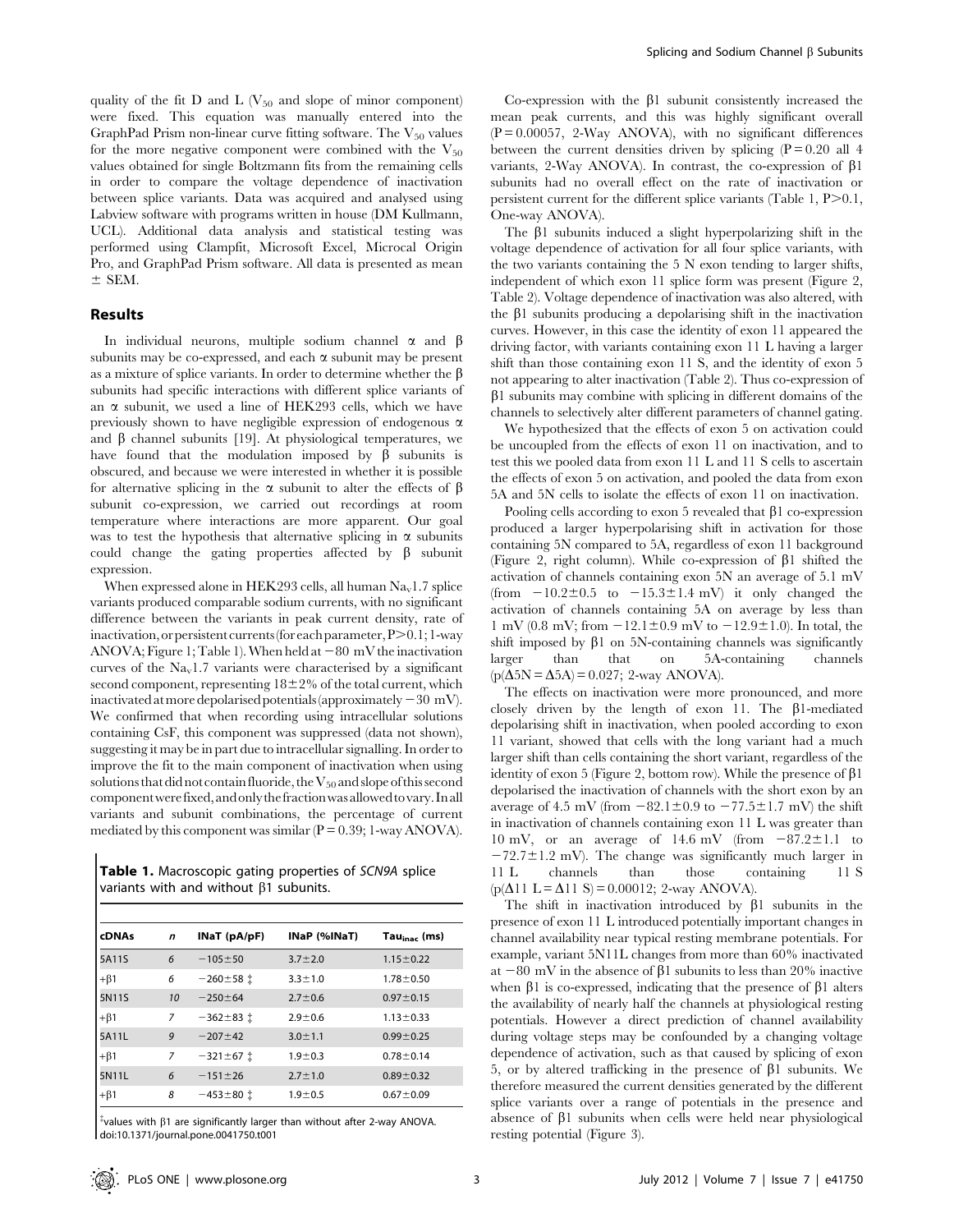

Figure 2. Exon 5 is preferentially coupled with activation and exon 11 modifies inactivation. Black lines are SCN9A alone, and grey lines are with  $\beta$ 1 subunits. The columns are arranged according to the length of exon 11, and rows by identity of exon 5. The bottom row shows pooled data from each exon 5 variant (irrespective to exon 11 length). The right column shows pooled data for each form of exon 11 (independent of identity of exon 5). Numbers of cells are as in the table. Voltage protocols are shown for activation (top) and inactivation (bottom). doi:10.1371/journal.pone.0041750.g002

When current densities for the different variants were systematically compared over a range of potentials, the different splice variants revealed patterns of increased current density that were consistent with exon 5 targeting activation and exon 11

|                                               | <b>Table 2.</b> Voltage dependent parameters of SCN9A splice |
|-----------------------------------------------|--------------------------------------------------------------|
| variants with and without $\beta$ 1 subunits. |                                                              |

|              |                | Activation        |               |                    | Inactivation   |  |  |
|--------------|----------------|-------------------|---------------|--------------------|----------------|--|--|
| <b>cDNAs</b> | $\mathbf n$    | $V_{50}$          | Slope         | $V_{50}$           | Slope          |  |  |
| 5A11S        | 15             | $-11.0 \pm 1.0$   | $7.5 \pm 0.4$ | $-83.0 \pm 1.4$    | $-7.1 \pm 0.5$ |  |  |
| $+\beta$ 1   | 12             | $-13.1 \pm 1.4$   | $6.9 \pm 0.4$ | $-78.3 \pm 2.8$    | $-5.6 \pm 0.5$ |  |  |
| 5N11S        | 13             | $-10.0 \pm 0.7$   | $8.0 \pm 0.5$ | $-81.5 \pm 1.3$    | $-6.5 \pm 0.3$ |  |  |
| $+\beta$ 1   | 10             | $-15.8 \pm 1.8$ * | $6.1 \pm 0.6$ | $-76.8 \pm 2.2$    | $-6.0 \pm 0.4$ |  |  |
| 5A11L        | 9              | $-14.4 \pm 1.5$   | $7.0 \pm 0.4$ | $-87.3 \pm 1.4$    | $-6.8 \pm 0.1$ |  |  |
| $+\beta$ 1   | $\overline{7}$ | $-12.4 \pm 1.2$   | $6.1 \pm 0.4$ | $-74.1 \pm 1.3$ ** | $-5.8 \pm 0.7$ |  |  |
| 5N11L        | 7              | $-10.5 \pm 0.6$   | $7.3 \pm 0.5$ | $-87.3 \pm 1.8$    | $-7.0 \pm 0.5$ |  |  |
| $+\beta$ 1   | $\overline{7}$ | $-14.6 \pm 2.4$   | $6.2 \pm 0.6$ | $-71.5 \pm 2.0$ ** | $-5.5 \pm 0.1$ |  |  |

 $*p<0.05$ ,  $*p<0.001$  compared to same splice variant without  $\beta1$  after 1-way ANOVA with Tukey-Kramer Multiple Comparisons Test.

doi:10.1371/journal.pone.0041750.t002

altering availability by shifting steady state inactivation. Variants with the 'long' version of exon 11, had larger increases than 11 S variants over a range of strongly depolarized potentials (0 to +40 mV, Figure 3B bottom), suggesting that the change in inactivation had a significant effect on channel availability when stepped from  $-80$  mV to a range of potentials. The splicing at exon 5, in contrast, altered the amplitude of currents at more hyperpolarized potentials  $(-40 \text{ to } -20 \text{ mV})$ , Figure 3B, top), with no effect on the strongly depolarized currents (0 mV and above), which is consistent with the larger effect on activation and little effect on channel availability at the initial  $-80$  mV holding potential. The combination of splicing and  $\beta$ 1 subunits meant that the largest shift, given by exon 5 N combined with the long form of exon 11 gave over a 6 fold increase in current density at  $-20$  mV, while the opposite combination of exon  $5A$ with short exon 11 gave just over 2-fold increase at the same potential.

Taken together, our results suggest that  $\beta$ 1 subunits interact differently with  $\text{Na}_{\text{V}}1.7$  channels encoded by different splice variants of SCN9A and can differentially regulate channel availability at resting potentials and during activation with large effects on channel availability and activation.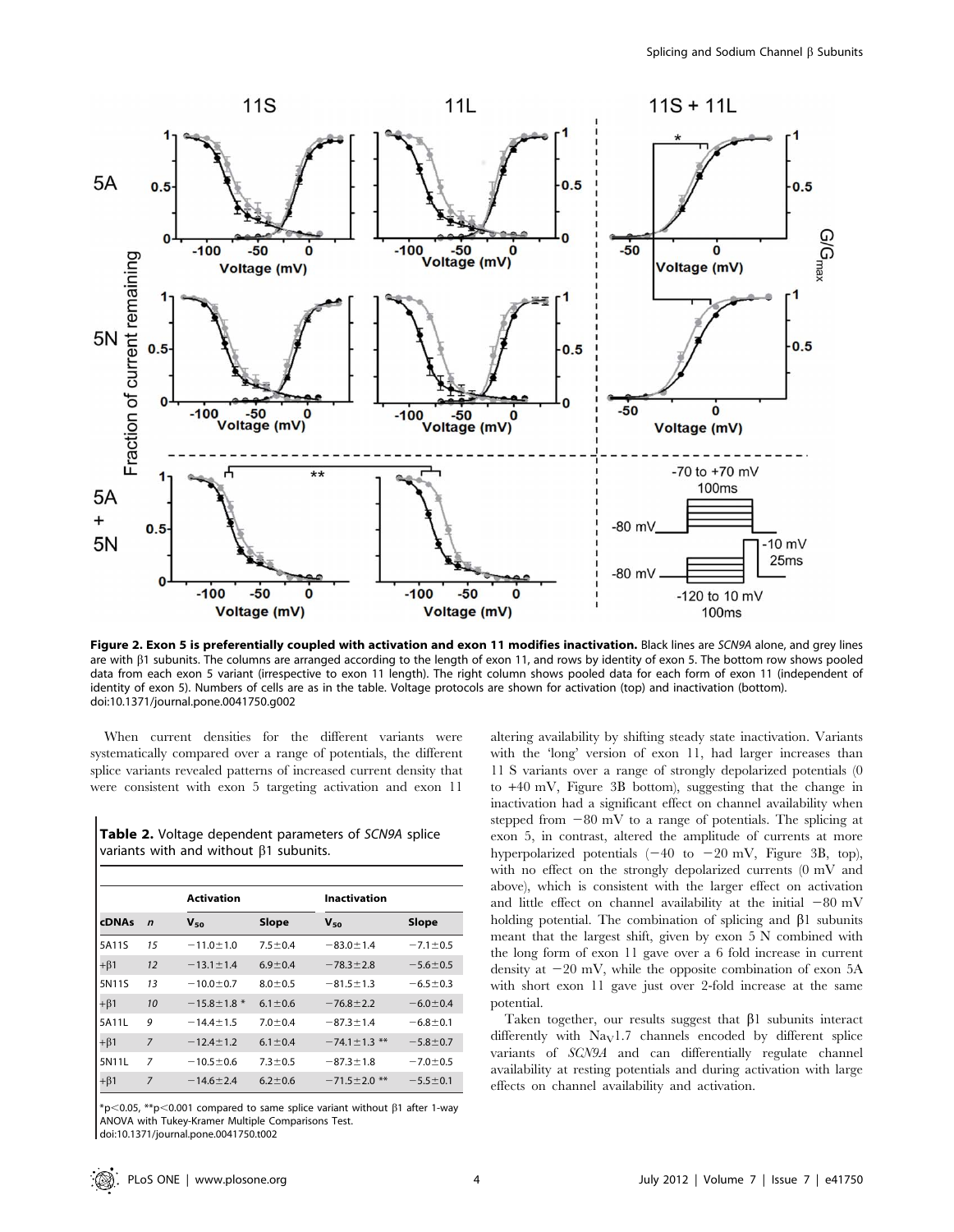

Figure 3. B1 subunits have different effects on current densities depending on splicing in SCN9A. (A) Un-normalised current density plots showing increased current due to expression of  $\beta$ 1 subunits. Triangles = exon 5A, Squares = exon 5N. Grey = with  $\beta$ 1 subunits. To assess the impact of the  $\beta$  subunits we held cells at physiological potentials (-80 mV) and stepped to a range of potentials (-80 to +70 mV). (B) Consequences of  $\beta$ 1 subunit co-expression for steps to different potentials. The same data are shown in top and bottom panels, but in the top panel the greyed-out triangular area indicates the difference in current amplitude between variants that differ at exon 5, while in the bottom panel the shaded areas indicate the difference introduced by changing the length of exon 11. In contrast to the changes due to exon 5, which are much larger at  $-20$  mV than at most other potentials, the changes imposed by exon 11 are of similar amplitude over the range of potentials tested. Exon 11 length (bottom panel) is associated with approximately a two fold increase of current density over all voltages. The identity of exon 5 induces a specific increase ( $\sim$ 2) fold) in the neighbourhood of -20 mV (top panel), but virtually no difference at more depolarised potentials. Cell numbers are as in Table 2. doi:10.1371/journal.pone.0041750.g003

## **Discussion**

## Meta-regulation of Sodium Channels by  $\beta$  Subunits and Alternative Splicing

Our data reveal that splicing at two sites within a sodium channel  $\alpha$  subunit can change how  $\beta$ 1 subunits modulate the function of the channels. In the first domain of the  $\alpha$  subunit, alternative splicing of exon 5, which changes the S3–S4 linker, modulates the effect of  $\beta$ 1 subunits on the voltage-dependence of activation. In contrast, the length of exon 11, which changes the first intracellular loop of the channel, determines the degree to which  $\beta$ 1 subunits shift the voltage-dependence of steadystate inactivation of the channels. These data suggest that the functional effects of splice variants can be modified by accessory subunits, and because alternative splicing in neuronal sodium channels is highly conserved [1], it is possible that similar interactions between splicing and accessory subunits may occur with other  $\text{Na}_{\text{V}}$  channels. Our data also indicate that the repertoire of  $\beta$  subunit functions can be expanded by considering their potential ability to discriminate between  $\alpha$ subunit splice variants.

Our observations are consistent with work from other groups suggesting that in the presence of  $\beta$ 1 subunits there is little difference between macroscopic currents from SCN9A splice variants recorded from HEK cells held at strongly hyperpolarized potentials [6]. However, recording at more physiological potentials and varying accessory subunit expression reveals

significant differences between the behaviour of splice variants. These data suggest a meta-regulation – a second level of regulation of channel function – can be produced by the distinct interaction of different splice variants with with accessory subunits, and provide a new insight into how alternative splicing may modify the function of sodium channels. Because alternative splicing of sodium channels has been shown to be highly conserved [1], the four  $\alpha$  subunit splice variants and one accessory subunit, SCN1B, that we have investigated here represent a small proportion of the possible combinations of splice variants and  $\beta$  subunits.

However, it is important to note that these data are only a proof in principle that  $\beta$  subunits might selectively interact with splice variants of the  $\alpha$  subunits. We have recently shown that the effects of several  $\beta$  subunits on gating of a voltage-gated sodium channel are obscured at higher temperatures (see table 2 in [19]), and as we were most interested in dissecting the differences between a representative  $\beta$  subunit and the splice variants of SCN9A we carried out recordings at room temperature to maximise the sensitivity of detection. Moreover, the full function of  $\beta$  subunits is likely to be dependent on cellular background with many key  $\beta$ subunit functions appearing to be restricted to neurons [20], thus in order to determine the true functional importance of the different interactions, recordings would have to be done in a neuronal setting where the full functional roles of  $\beta$  subunits can be probed. Our data indicate that these recordings will require some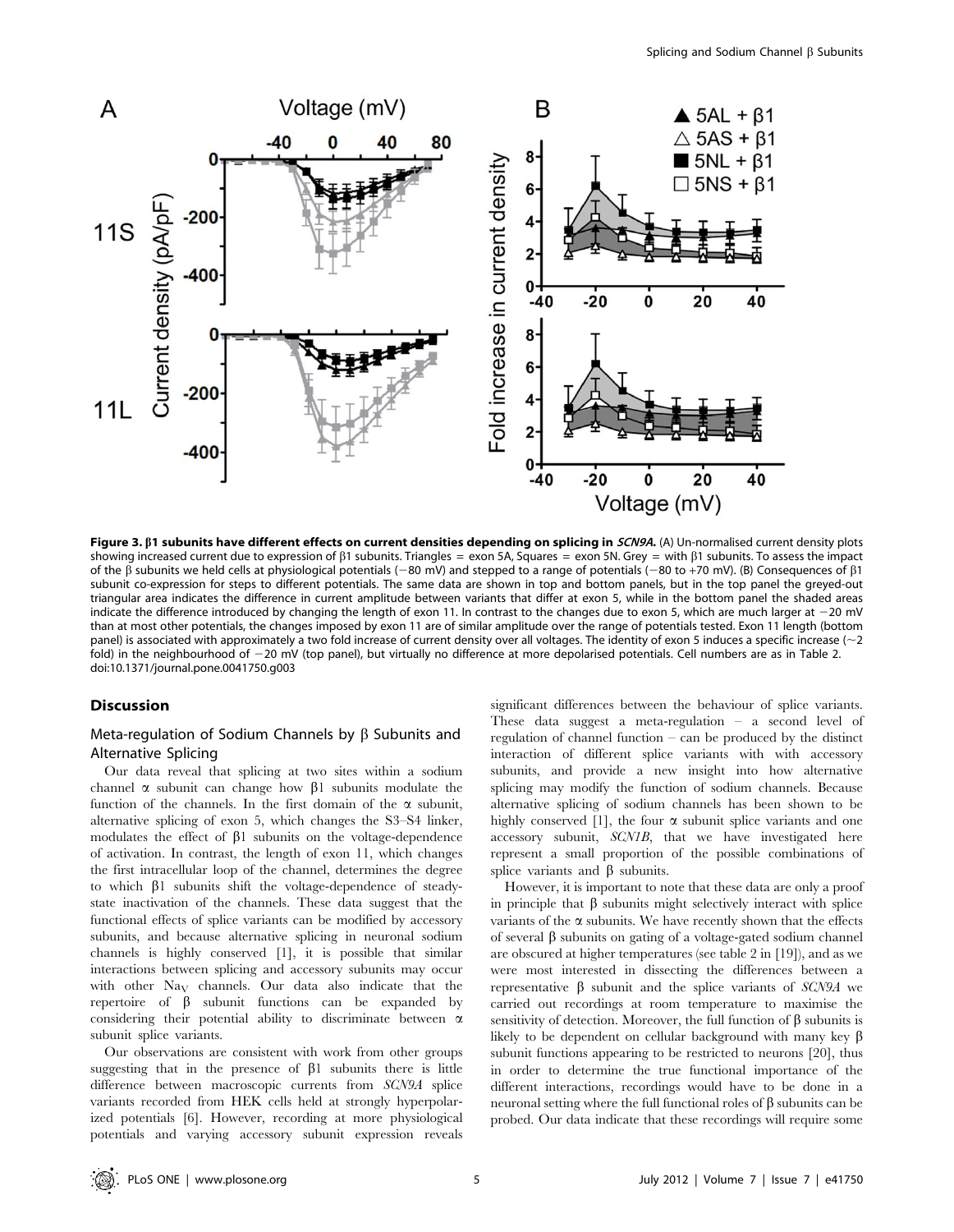means of assessing which splice variants of  $\alpha$  subunits are present prior to limiting  $\beta$  subunit.

#### Implications for SCN9A

We chose SCN9A because this encodes one of the sodium channel  $\alpha$  subunits which has the most carefully aligned genotype/phenotype relationship [11]. For this channel it is known that relatively small shifts in current activation are sufficient to lead to clinically important effects. While caution is required in translating between currents seen in HEK cells and those expected in neurons, it is possible that small changes imposed by the co-expression of  $\beta$  subunits could have clinically significant effects. Recent work in  $\beta$ 1 knockout mice showing significant effects on the voltage-dependence of inactivation of  $TTX$ -sensitive currents in DRG neurons suggests  $\beta$ 1 subunits are present in these cells and may modify  $\text{Na}_{\text{V}}1.7$  inactivation, albeit in the opposite direction seen in HEK cells [21]. Mutations in  $SCN9A$  which hyperpolarise Na<sub>V</sub>1.7 activation (see e.g. [22,23,24]), or cause a gain of function by impairing fast-inactivation of Na<sub>V</sub>1.7 channels (see e.g. [15,25]), can both cause diseases of pain in humans. It has already been suggested that splicing in SCN9A may alter the severity mutations in the gene [25], and our data suggest that accessory subunits may also contribute to functional differences between variants. Healthy human DRG express a mixture of all four  $\text{Na}_{\text{V}}1.7$ splice variants, however the expression pattern has been shown to change in an animal model of nerve injury [7]. Our data suggest a role for accessory subunits in determining the consequences of these changes in splicing. This role may also be subject to regulation, because  $\beta$ 1 subunits themselves are dynamically regulated during development [9,26] and disease, including spinal cord injury [27].

## Splicing Combines with Accessory Subunits to Uncouple Modulation of Activation and Inactivation

It is surprising that the presence of the  $\beta$ 1 subunit can significantly influence two different functional parameters for the

#### References

- 1. Copley RR (2004) Evolutionary convergence of alternative splicing in ion channels. Trends Genet 20: 171–176.
- 2. Gazina EV, Richards KL, Mokhtar MB, Thomas EA, Reid CA, et al. (2010) Differential expression of exon 5 splice variants of sodium channel alpha subunit mRNAs in the developing mouse brain. Neuroscience 166: 195–200.
- 3. Gustafson TA, Clevinger EC, O'Neill TJ, Yarowsky PJ, Krueger BK (1993) Mutually exclusive exon splicing of type III brain sodium channel alpha subunit RNA generates developmentally regulated isoforms in rat brain. J Biol Chem 268: 18648–18653.
- 4. Sarao R, Gupta SK, Auld VJ, Dunn RJ (1991) Developmentally regulated alternative RNA splicing of rat brain sodium channel mRNAs. Nucleic Acids Res 19: 5673–5679.
- 5. Choi JS, Cheng X, Foster E, Leffler A, Tyrrell L, et al. (2010) Alternative splicing may contribute to time-dependent manifestation of inherited erythromelalgia. Brain 133: 1823–1835.
- 6. Chatelier A, Dahllund L, Eriksson A, Krupp J, Chahine M (2008) Biophysical properties of human Na v1.7 splice variants and their regulation by protein kinase A. J Neurophysiol 99: 2241–2250.
- 7. Raymond CK, Castle J, Garrett-Engele P, Armour CD, Kan Z, et al. (2004) Expression of alternatively spliced sodium channel alpha-subunit genes. Unique splicing patterns are observed in dorsal root ganglia. J Biol Chem 279: 46234– 46241.
- 8. Patino GA, Isom LL (2010) Electrophysiology and beyond: Multiple roles of Na(+) channel beta subunits in development and disease. Neurosci Lett.
- 9. Scheinman RI, Auld VJ, Goldin AL, Davidson N, Dunn RJ, et al. (1989) Developmental regulation of sodium channel expression in the rat forebrain. J Biol Chem 264: 10660–10666.
- 10. Gorter JA, van Vliet EA, Aronica E, Breit T, Rauwerda H, et al. (2006) Potential new antiepileptogenic targets indicated by microarray analysis in a rat model for temporal lobe epilepsy. J Neurosci 26: 11083–11110.

two  $\text{Na}_{\text{V}}1.7$  splice variants, and suggest that in this system different regions of the channel may interact with the  $\beta$ 1 subunits. Theeffects of  $\beta$ 1 on inactivation in constructs containing the long form of exon 11 imply that there may be some interaction between  $\beta$ 1 and the intracellular loop between domains I and II in Na<sub>V</sub>1.7 that contributes to the regulation of inactivation. This loop is partially coded for by exon 11 and is extended in length in the 11 L splice variant by 11 amino acids [6]. The altered activation of channels associated with splicing of exon 5 in the presence of  $\beta$ 1 subunits suggests the S3–S4 linker of the first domain and the extracellular domain of the  $\beta$ 1 subunits may also interact. Splicing at exon 5 consistently alters a single evolutionarily conserved charged amino acid in this short extracellular linker in the  $\alpha$ subunit of several sodium channels [1], and it is possible this amino acid contributes to the altered interaction with  $\beta$ 1. In the related  $\text{Na}_{\text{V}}1.1$  subunit, we found increasing temperature reduced the effects of  $\beta$  subunits [19]; this may indicate that the interactions seen in HEK cells are less stable than those in neurons.

This study provides the first evidence that evolutionary conserved splice variants of a voltage-gated sodium channel, in this case  $\text{Na}_{\text{V}}1.7$ , can interact in a functionally distinct fashion with sodium channel accessory subunits. The consequences of this interaction in neurons remains to be determined; this study nonetheless demonstrates a regulatory mechanism for sodium channel function dependent on accessory subunit interactions that may be relevant to the whole nervous system.

## Acknowledgments

SS holds a University Research Fellowship from the Royal Society.

#### Author Contributions

Conceived and designed the experiments: CEF JJC EVF CGW JNW SS. Performed the experiments: CEF JJC EVF SS. Analyzed the data: CEF JJC EVF CGW JNW SS. Contributed reagents/materials/analysis tools: CEF JJC EVF SS. Wrote the paper: CEF JJC EVF CGW JNW SS.

- 11. Dib-Hajj SD, Yang Y, Waxman SG (2008) Genetics and molecular pathophysiology of Na(v)1.7-related pain syndromes. Adv Genet 63: 85–110.
- 12. Momin A, Wood JN (2008) Sensory neuron voltage-gated sodium channels as analgesic drug targets. Curr Opin Neurobiol 18: 383–388.
- 13. Cox JJ, Reimann F, Nicholas AK, Thornton G, Roberts E, et al. (2006) An SCN9A channelopathy causes congenital inability to experience pain. Nature 444: 894–898.
- 14. Dib-Hajj SD, Black JA, Waxman SG (2009) Voltage-gated sodium channels: therapeutic targets for pain. Pain Med 10: 1260–1269.
- 15. Fertleman CR, Baker MD, Parker KA, Moffatt S, Elmslie FV, et al. (2006) SCN9A mutations in paroxysmal extreme pain disorder: allelic variants underlie distinct channel defects and phenotypes. Neuron 52: 767–774.
- 16. Yang Y, Wang Y, Li S, Xu Z, Li H, et al. (2004) Mutations in SCN9A, encoding a sodium channel alpha subunit, in patients with primary erythermalgia. J Med Genet 41: 171–174.
- 17. Ellerkmann RK, Remy S, Chen J, Sochivko D, Elger CE, et al. (2003) Molecular and functional changes in voltage-dependent Na(+) channels following pilocarpine-induced status epilepticus in rat dentate granule cells. Neuroscience 119: 323–333.
- 18. Cummins TR, Howe JR, Waxman SG (1998) Slow closed-state inactivation: a novel mechanism underlying ramp currents in cells expressing the hNE/PN1 sodium channel. J Neurosci 18: 9607–9619.
- 19. Fletcher EV, Kullmann DM, Schorge S (2011) Alternative splicing modulates inactivation of type 1 voltage-gated sodium channels by toggling an amino acid in the first S3–S4 linker. J Biol Chem 286: 36700–36708.
- 20. Brackenbury WJ, Isom LL (2011) Na Channel beta Subunits: Overachievers of the Ion Channel Family. Front Pharmacol 2: 53.
- 21. Lopez-Santiago LF, Brackenbury WJ, Chen C, Isom LL (2011) Na+ channel Scn1b gene regulates dorsal root ganglion nociceptor excitability in vivo. J Biol Chem 286: 22913–22923.